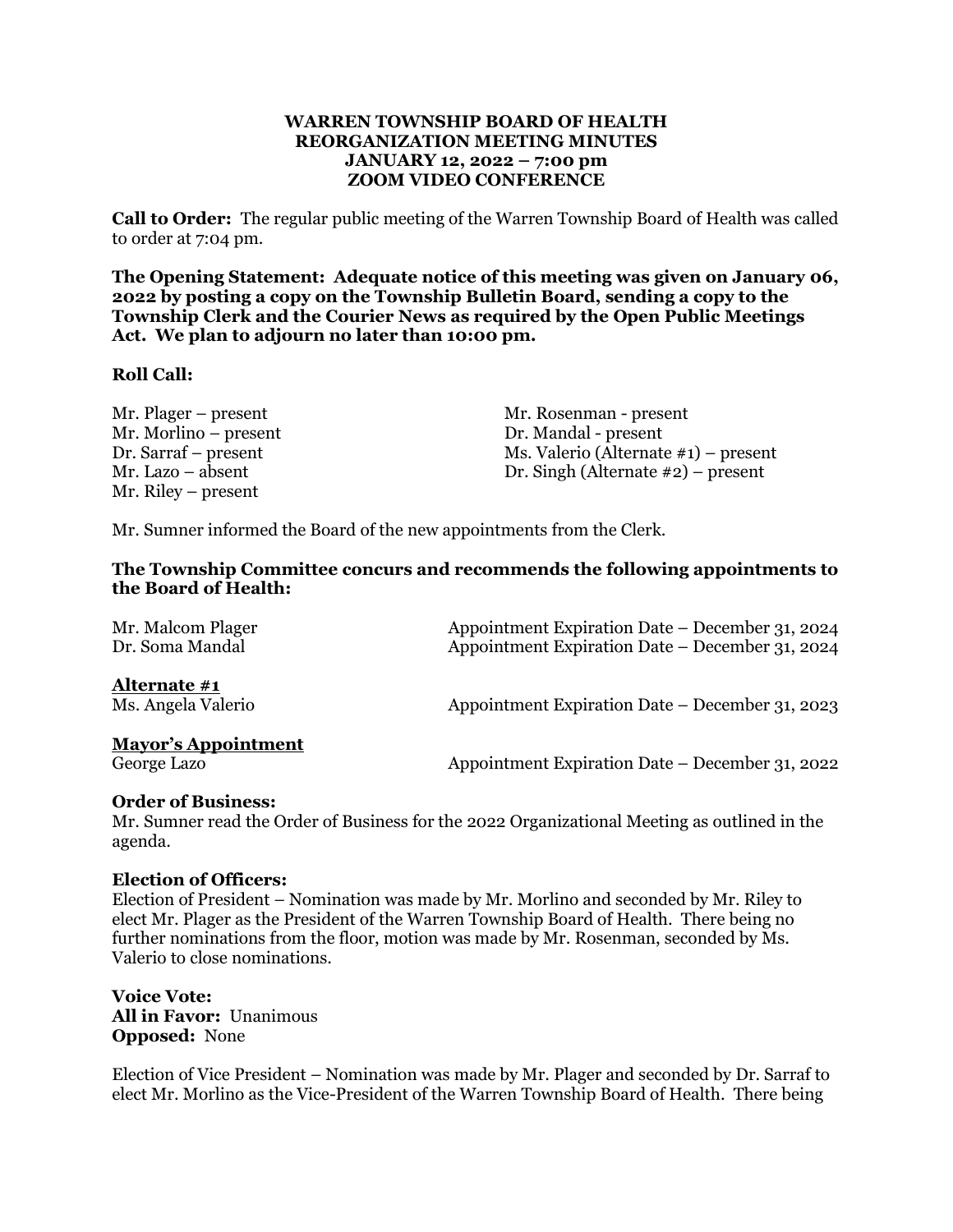Warren Township Board of Health January 12, 2022 – Reorganization Meeting Minutes Page **2** of **6**

no further nominations from the floor, motion was made by Mr. Rosenman, seconded by Mr. Riley to close nominations.

**Voice Vote: All in Favor:** Unanimous **Opposed:** None

Election of Secretary/Treasurer – Nomination was made by Mr. Plager and seconded by Mr. Morlino to elect Dr. Sarraf as the Secretary/Treasurer of the Warren Township Board of Health. There being no further nominations from the floor, motion was made by Mr. Rosenman and seconded by Mr. Riley to close nominations.

**Voice Vote: All in Favor:** Unanimous **Opposed:** None

Mr. Sumner read Resolution 2022-1 – Authorizing Use of Consent Agenda at Warren Township Board of Health Meetings.

Motion was made by Mr. Plager and seconded by Mr. Morlino to authorize the use of the consent agenda.

**Voice Vote: All in Favor:** Unanimous **Opposed:** None

#### **Consent Agenda:**

Mr. Sumner read Resolution Nos. 2022-2 through 2022-08 by Title. Resolutions were submitted to the Board of Health for review and may be adopted by one motion. These resolutions are listed on the agenda for review and a complete copy made available in the Warren Township Board of Health. Mr. Riley opposed the approval of Resolution Nos. 2022-2, 2022-3, 2022-4, 2022-7 and 2022-8. Mr. Riley made his opposition known to Mr. Sumner and Mr. Plager via an earlier e-mail and during discussion at reorganizational meeting. Further, Mr. Riley proposes the discontinuation of approving Resolutions 2022-2, 2022-3, 2022-4, 2022-7 and 2022-8 from annual reorganization meeting, as he feels said resolutions are exactly the same every year.

**Resolution 2022-2 – Health Officer**

**Resolution 2022-3 – Appointment of Employees**

**Resolution 2022-4 – Business and Correspondence**

**Resolution 2022-5 – Middlebrook Regional Health Commission**

**Resolution 2022-6 – Schedule of Meetings**

**Resolution 2022-7 – Rules of order**

**Resolution 2022-8 – New Business**

Motion made by Mr. Riley to withdraw proposed Resolution Nos. 2022-2, 2022-3, 2022-4, 2022-7 and 2022-8 from the agenda, due to redundancy and repetitive nature. Mr. Morlino seconded the motion. Mr. Rosenman asked for clarification on Resolution No. 2022-8 before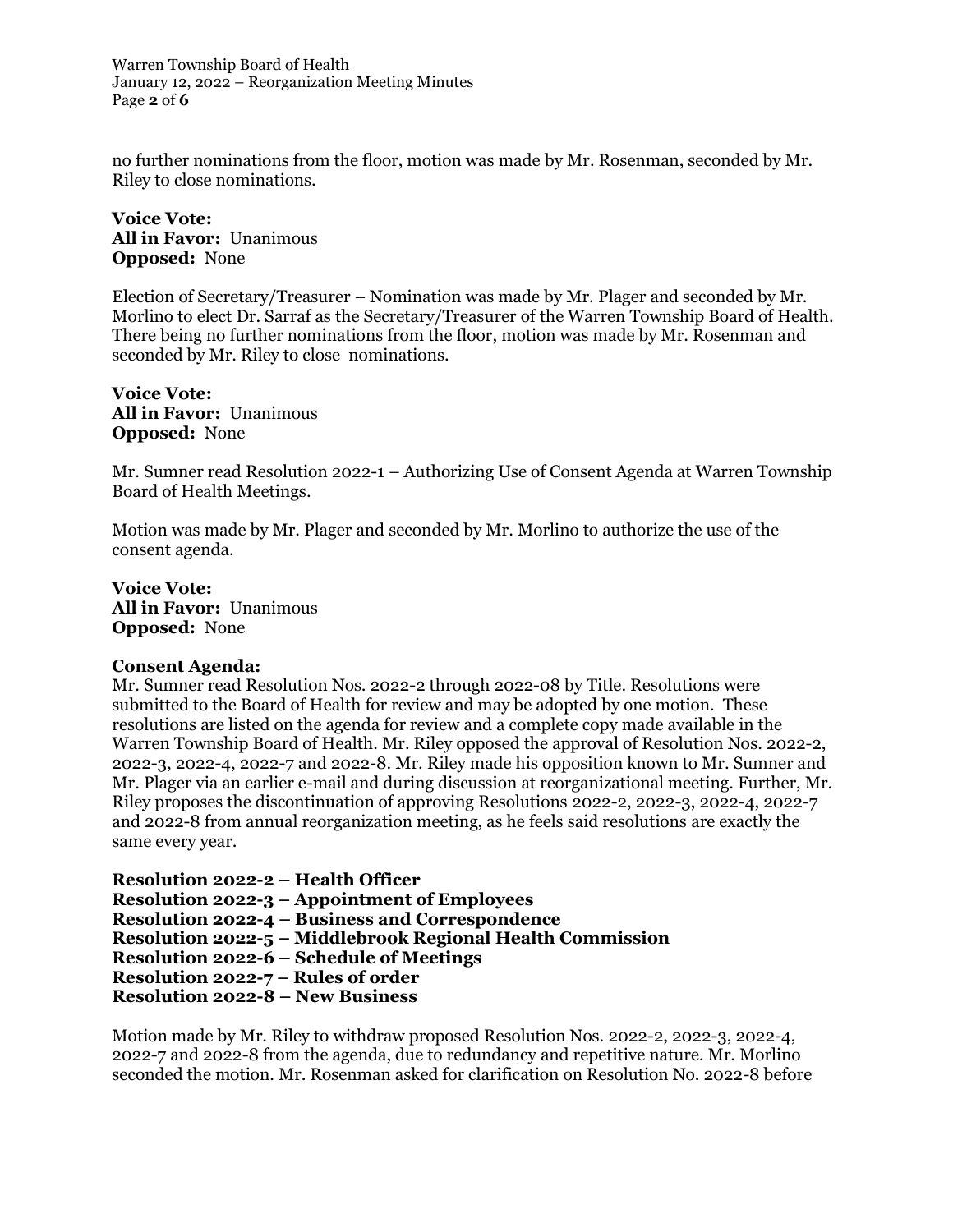Warren Township Board of Health January 12, 2022 – Reorganization Meeting Minutes Page **3** of **6**

motion passes. Mr. Sumner explained in detail what Resolution No. 2022-8 entails. There being no further discussion, motion is passed.

**Voice Vote: All in Favor:** Mr. Riley, Mr. Morlino, Mr. Rosenman, Dr. Sarraf, Dr. Mandal, Ms. Valerio **Opposed:** None **Abstain:** Mr. Plager

Motion is made by Mr. Plager to pass consent agenda of Resolution 2022-5 – Authorizing Agreement with Middle-Brook Regional Health Commission for Public Health Services and Resolution 2022- 6- Schedule of Meetings. Motion seconded by Mr. Rosenman. There being no further discussion, motion is passed.

**Voice Vote: All in Favor:** Unanimous **Opposed:** None

#### **New Business:**

Mr. Sumner read Resolution 2022-9 – Appointments of Representatives and Alternates to Middle-Brook Regional Health Commission. Mr. Plager recommends Mr. Riley and Ms. Valerio to be appointed as Representatives to the Commission. Mr. Plager agreed to be the Alternate. Motion moved by Mr. Riley, seconded by Mr. Rosenman. There being no further discussion, motion is passed.

**Voice Vote: All in Favor:** Unanimous **Opposed:** None

**Old Business: None.**

**Privilege of the Floor: None.**

#### **Approval of Minutes: November 10, 2021**

Motion made Mr. Riley to approve minutes from November 10, 2021 meeting and seconded by Mr. Plager.

**Voice Vote: All in Favor:** Unanimous **Opposed:** None

#### **Correspondence File: None.**

#### **Middle-Brook Regional Health Commission Report:**

Mr. Riley updated the Board on the Commission's last meeting of December 5, 2021; Commission budget for following year (2022) was adopted, discussion on Covid, schools and grant status occurred. Mr. Riley circulated an article on organized religions around the world and their positions on vaccines. Since the meeting, a new grant funded position consisting of a Covid Generalist has been filled.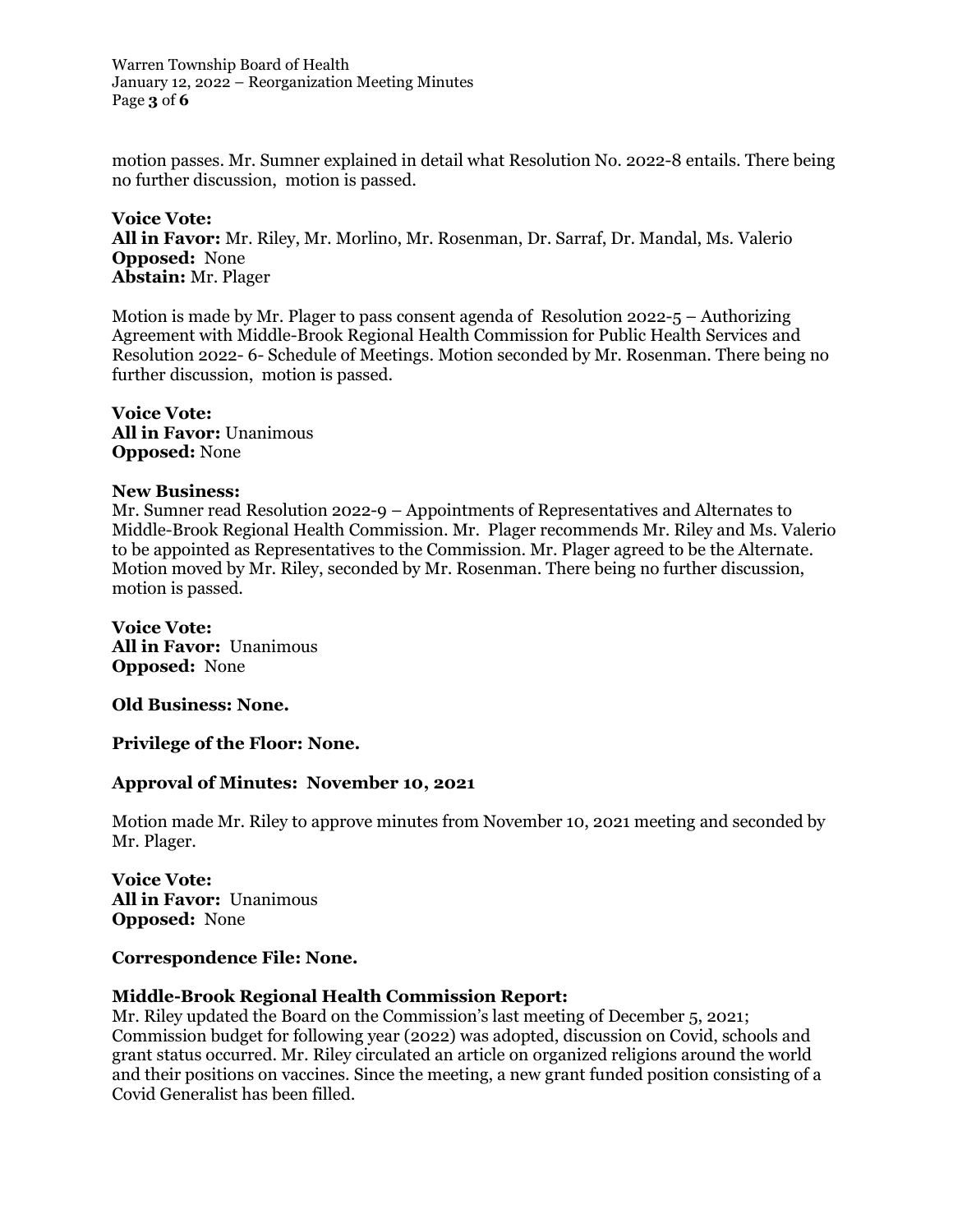Warren Township Board of Health January 12, 2022 – Reorganization Meeting Minutes Page **4** of **6**

# **Reports of Employees/Health Officer's Report:**

Mr. Sumner reported a new covid generalist position has been filled thru a state grant; her name is Megan Romanivich and she will be focusing on school's outbreaks, communicable diseases and long-term care and assisted living facilities. Mr. Sumner provided the Board with the latest Covid-19 cases which have increased and have peaked at the highest since February/March of 2020. Increase in deaths and hospitalizations are not as high as in the prior peaks. Omicron variant is clearly not instilling severity of illness as the prior variant did however, the transmissibility is much higher.

Mr. Sumner reported the CDC updated school guidelines to quarantining and isolating, which has created challenges for schools. Dr. Mandal asked Mr. Sumner if the State is sequencing every person who has tested for covid-19 to define if variant is omicron. Mr. Sumner believes that not all persons tested are being sequenced, as many are doing at home testing and not following up with PCR antigen specific testing. Mr. Riley asked for clarification on the mandate from the State in relation to healthcare workers. Mr. Sumner stated that NJ still has an active executive order mandating all healthcare providers be either fully vaccinated or have weekly testing. Mr. Sumner in conjunction with Dr. Frank and schools, continue to collaborate to offer vaccine clinics. Several have been taking place and have been well attended and demand is still high.

| November 2021- Receipts       |              |
|-------------------------------|--------------|
| <b>Receipts for Registrar</b> | \$<br>828.00 |
| Health                        | \$<br>175.00 |
| <b>Application Fees</b>       |              |
| Septic and Well               | \$<br>300.00 |
| <b>Total Health</b>           | 1,303.00     |

### **Financial Reports: November and December 2021**

| <b>November 2021 - Animal Control Receipts</b> |        |
|------------------------------------------------|--------|
| Dog                                            | 249.00 |
| Cats                                           |        |
| <b>Total Animal</b>                            | 249.00 |

#### **Total Receipts - November 2021 1,552.00 \$ 1,552.00**

| November 2021 - Health Disbursements       |             |
|--------------------------------------------|-------------|
| Middlebrook Regional Health Com - 4 Q 2021 | \$35,002.75 |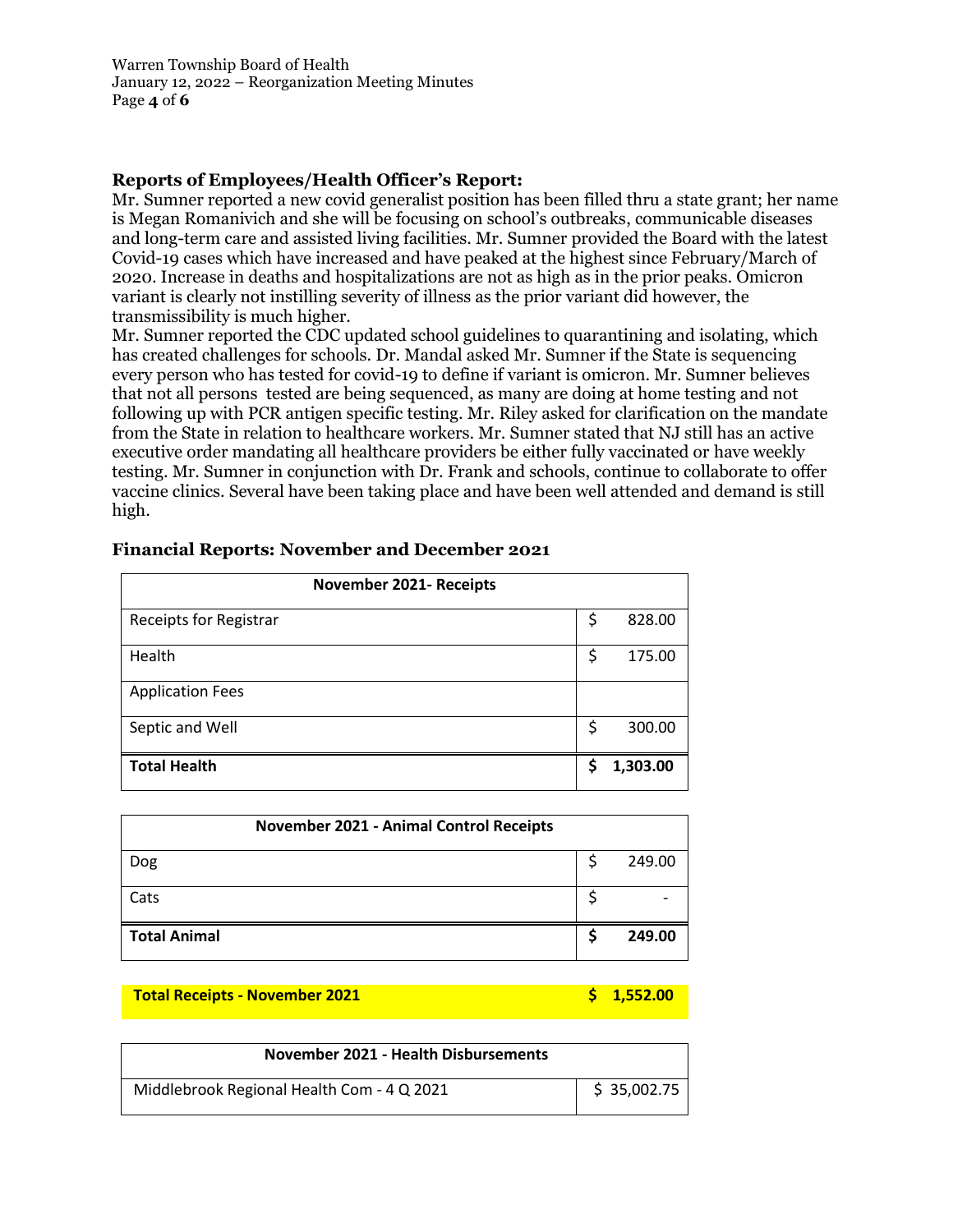#### Warren Township Board of Health January 12, 2022 – Reorganization Meeting Minutes Page **5** of **6**

| Office Supplies- Paper/Cannon Calculator              |  | 53.08       |
|-------------------------------------------------------|--|-------------|
| Clothing Allowance-Donna Ostman, REHS                 |  | 198.69      |
| Martins, Patricia NJLM Conference Miles/Tolls/Parking |  | \$150.80    |
| <b>Total Health Disbursement</b>                      |  | \$35,405.32 |

| November 2021 - Animal Control Disbursements |  |            |
|----------------------------------------------|--|------------|
| November 2021 Animal Control Contract        |  | \$2,000.00 |
| 2021 State Dog License Fee - November        |  | 13.20      |
| <b>Total Animal Control Disbursements</b>    |  | 2.013.20   |

# **Total Disbursements - November 2021 \$ 37,418.52**

| December 2021- Receipts       |              |
|-------------------------------|--------------|
| <b>Receipts for Registrar</b> | 456.00<br>S  |
| Health                        | \$3,250.00   |
| <b>Application Fees</b>       | 175.00<br>\$ |
| Septic and Well               | 590.00<br>S  |
| <b>Total Health</b>           | \$9,471.00   |

| December 2021 - Animal Control Receipts |            |
|-----------------------------------------|------------|
| Dog                                     | \$3,071.00 |
| Cats                                    | 200.00     |
| <b>Total Animal</b>                     | \$3,271.00 |

**Total Receipts - December 2021 1999 12:00 \$12,742.00** 

| December 2021 - Health Disbursements |        |
|--------------------------------------|--------|
| Marriage License Fee - 4th Quarter   | 600.00 |